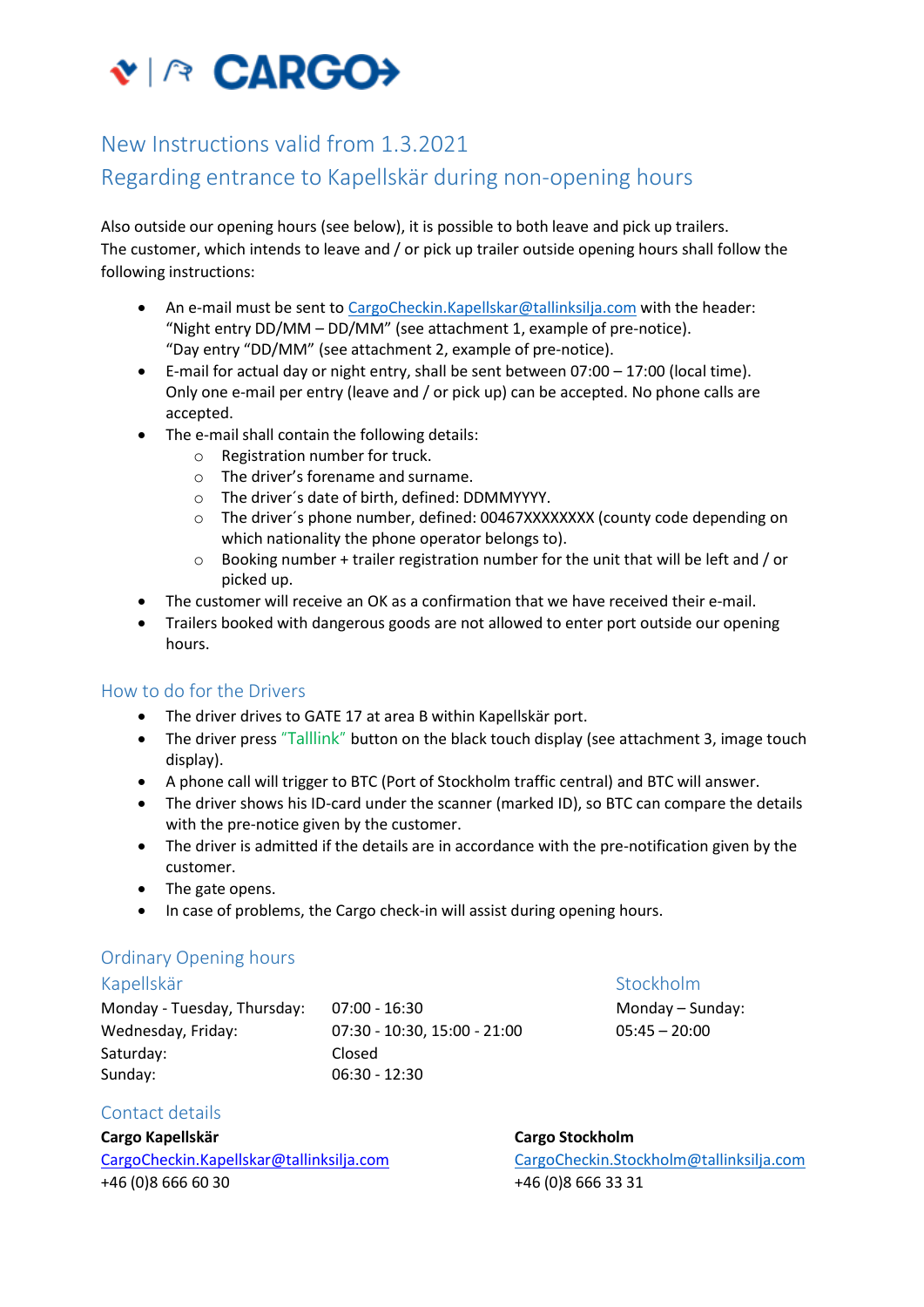# VIA CARGO→

# Uued juhised Kapellskäri sadamaale sisenemiseks check-in'i kinniolekuaegadel alates 1.03.2021

Ka check-in'i kinniolekuaegadel on võimalik haagiseid sadamasse tuua/sadamast ära viia. Selleks tuleb kliendil järgida järgnevaid juhiseid:

- Check-in'i mailile [CargoCheckin.Kapellskar@tallinksilja.com](mailto:CargoCheckin.Kapellskar@tallinksilja.com) tuleb saata e-mail pealkirjaga "Night entry DD/MM – DD/MM" (näidis 1).
- E-mail tuleb saata ajavahemikus 07.00-17.00 (kohalik aeg). Ühe sisenemise jaoks üks e-mail (kui viiakse haagis sadamasse ja ka võetakse haagis sadamast, siis on vaja ainult ühte sisenemist). Telefoni teel ei aktsepteerita väravaloataotlusi.
- E-maili tuleb lisada järgnev info:
	- 1) Auto registrinumber;
	- 2) Juhi ees- ja perekonnanimi;
	- 3) Juhi sünniaeg (PPKKAAAA);
	- 4) Juhi telefoninumber (00372XXXXXXXX);
	- 5) Broneeringu number + haagise number (kui nii tuuakse kui viiakse ära haagis, siis mõlema haagise broneeringu number ja reg number).
- Klient saab check-in'ist kinnituskirja e-maili kättesaamise kohta.
- Ohtliku veosega haagiseid ei lasta territooriumile check-in'i kinniolekuaegadel.

### Juhised juhile

- Juht sõidab väravasse GATE 17 territooriumil B.
- Juht vajutab kuvaril rohelisele "TALLINK" klahvile (näidis 3).
- Rakendub kõne BTC keskusesse ja BTC vastab.
- Juht näitab oma ID-kaarti skänneri all (märge ID), nii et BTC saab võrrelda andmeid varem emailiga saadetud andmetega.
- Kui andmed klapivad, pääseb juht territooriumile.
- Check-in'i lahtiolekuaegadel saab check-in'ist abi ja infot paluda.

#### Check-in'i lahtiolekuajad

| Esmaspäev – Teisipäeval, Neljapäeval: | 07:00 - 16:30                |
|---------------------------------------|------------------------------|
| Kolmapäeval, Reedel:                  | 07:30 - 10:30. 15:00 - 21:00 |
| Laupäeval:                            | Suletud                      |
| Pühapäev:                             | $06:30 - 12:30$              |

#### Contact details

**Cargo Kapellskär Cargo Stockholm** +46 (0)8 666 60 30 +46 (0)8 666 33 31

[CargoCheckin.Kapellskar@tallinksilja.com](mailto:CargoCheckin.Kapellskar@tallinksilja.com) [CargoCheckin.Stockholm@tallinksilja.com](mailto:CargoCheckin.Stockholm@tallinksilja.com)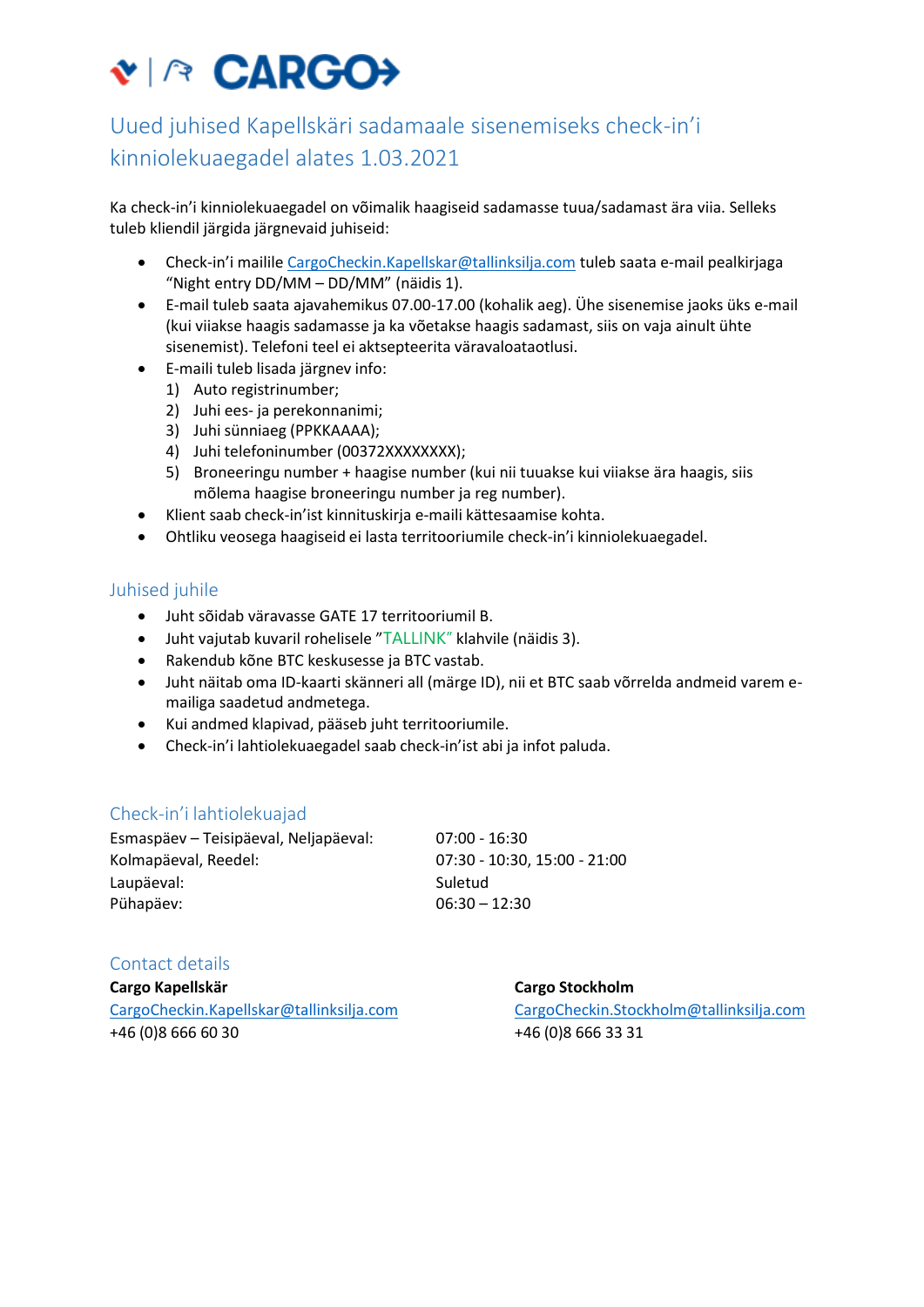# VIA CARGO→

# Attachment 1: Example of pre-notice

| 口                         | $\ddot{\phantom{1}}$                                           | ء اس ۾ ج                                                                                                                                                 |                                                   | Nightentry 2/3 - 3/3 - Message (HTML)                  |                                                                  |                                               | 困 | $\Box$<br>$\times$<br>- |
|---------------------------|----------------------------------------------------------------|----------------------------------------------------------------------------------------------------------------------------------------------------------|---------------------------------------------------|--------------------------------------------------------|------------------------------------------------------------------|-----------------------------------------------|---|-------------------------|
| File                      | Message                                                        | <b>Format Text</b><br><b>Options</b><br>Insert                                                                                                           | Review $\bigcirc$ Tell me what you want to do     |                                                        |                                                                  |                                               |   |                         |
| Paste                     | X Cut<br><b>临 Copy</b><br><b>√</b> Format Painter<br>Clipboard | $-20 - \mathsf{A} \mathsf{A} \equiv -\mathsf{E} \cdot  \mathsf{A} $<br><b>B</b> <i>I</i> <b>U</b> ツ· A ·   三 三 三 日 三<br>$E_{\rm R}$<br><b>Basic Text</b> | ■ ☆<br>Address Check<br>Book Names<br>Names<br>母儿 | Attach Attach Signature<br>File -<br>Item -<br>Include | Follow Up -<br>High Importance<br>$\cdot$ Low Importance<br>Tags | Ò.<br>Office<br>Add-ins<br>$\sqrt{u}$ Add-ins |   | $\wedge$                |
| $\overline{\tau}$<br>Send | <b>To</b>                                                      | CargoCheckin.Kapellskar@tallinksilja.com                                                                                                                 |                                                   |                                                        |                                                                  |                                               |   |                         |
|                           | CC                                                             |                                                                                                                                                          |                                                   |                                                        |                                                                  |                                               |   |                         |
|                           | Subject                                                        | Nightentry 2/3 - 3/3                                                                                                                                     |                                                   |                                                        |                                                                  |                                               |   |                         |

Pre notice of night entry in Kapellskär

Registration number: 123ABC Name: Driver Driversson Date of birth: 01021980 Phone number: 0046731234567 Leave: Bookingnumber: 59812345 + ABC123 Pick up: Booking number: 59812354 + ABC124

## Attachment 2: Example of pre-notice

| 50<br>日<br><b>Simple Street</b><br>Dayentry 5/3 - Message (HTML)                                                                                                                                                                                                                                                                                                                                                                                                    | 囨                                       | П |                      |
|---------------------------------------------------------------------------------------------------------------------------------------------------------------------------------------------------------------------------------------------------------------------------------------------------------------------------------------------------------------------------------------------------------------------------------------------------------------------|-----------------------------------------|---|----------------------|
| $Q$ Tell me what you want to do<br>Message<br>Options<br>Review<br>File<br><b>Format Text</b><br>Insert                                                                                                                                                                                                                                                                                                                                                             |                                         |   |                      |
| X <sub>6</sub> Cut<br>$\blacktriangleright$ Follow Up $\triangleright$<br>별화<br>$\ddot{\mathbf{y}}_{\odot}$<br>$\mathbf{A} \times \mathbf{A} = \mathbf{A} \times \mathbf{A}$<br>Calibri (Bor ~ 20<br>High Importance<br>Copy<br>Address Check<br>Attach Attach Signature<br>Paste<br>Format Painter<br>$\bigvee$ Low Importance<br>Book Names<br>File *<br>Item :<br>Clipboard<br><b>Basic Text</b><br>Include<br>Names<br>$\overline{\mathbb{F}_2}$<br>Гy.<br>Tags | Office<br>Add-ins<br>$\sqrt{u}$ Add-ins |   | $\scriptstyle\wedge$ |
| Cargo Checkin Kapellskär<br>To<br>$\overline{\mathbf{H}}=\mathbf{H}$<br>Cc<br>Send<br>Subject<br>Dayentry 5/3                                                                                                                                                                                                                                                                                                                                                       |                                         |   |                      |
| Pre notice of day entry in Kapellskär<br>Registration number: 123ABC                                                                                                                                                                                                                                                                                                                                                                                                |                                         |   |                      |
| Name: Driver Driversson                                                                                                                                                                                                                                                                                                                                                                                                                                             |                                         |   |                      |
| Date of birth: 01021980                                                                                                                                                                                                                                                                                                                                                                                                                                             |                                         |   |                      |
|                                                                                                                                                                                                                                                                                                                                                                                                                                                                     |                                         |   |                      |
| Phone number: 0046731234567                                                                                                                                                                                                                                                                                                                                                                                                                                         |                                         |   |                      |
| Leave:                                                                                                                                                                                                                                                                                                                                                                                                                                                              |                                         |   |                      |
| Booking number: 59812345 + ABC123                                                                                                                                                                                                                                                                                                                                                                                                                                   |                                         |   |                      |
| Pick up:                                                                                                                                                                                                                                                                                                                                                                                                                                                            |                                         |   |                      |
| Booking number: 59812354 + ABC124                                                                                                                                                                                                                                                                                                                                                                                                                                   |                                         |   |                      |
|                                                                                                                                                                                                                                                                                                                                                                                                                                                                     |                                         |   |                      |
|                                                                                                                                                                                                                                                                                                                                                                                                                                                                     |                                         |   |                      |
|                                                                                                                                                                                                                                                                                                                                                                                                                                                                     |                                         |   |                      |